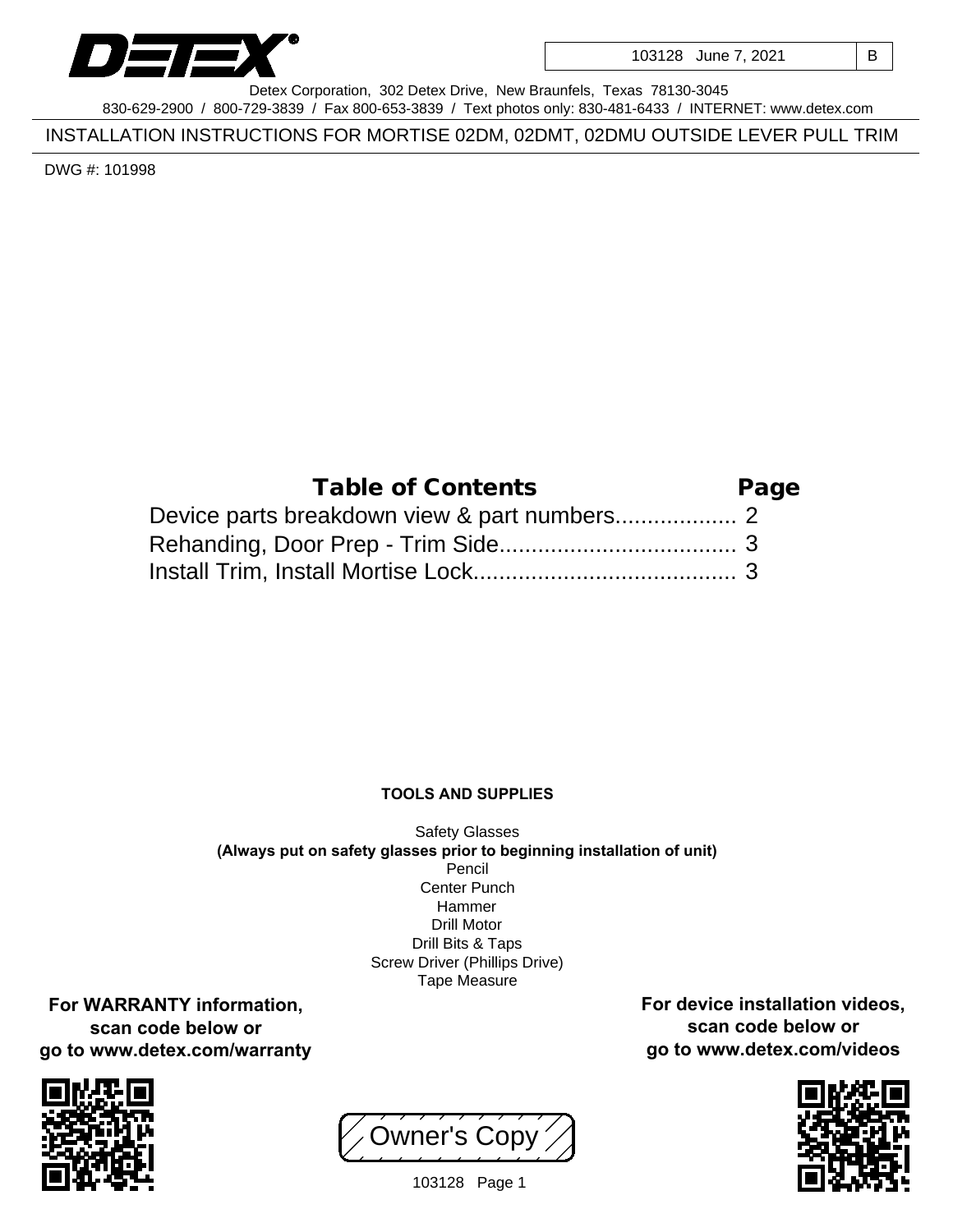

| QTY | PART NO. | <b>ITEM</b>    | <b>DESCRIPTION</b>               |
|-----|----------|----------------|----------------------------------|
| 1   | 100851   | 1              | WASHER, FLAT                     |
| 1   | 101459-X | 2              | ESCUTCHEON ASSY, 14 WIDE, BP-1   |
|     | 101502-X |                | ESCUTCHEON ASSY, 14 WIDE, BP-3   |
|     | 101503-X |                | ESCUTCHEON ASSY, 14 WIDE, BP-5   |
| 1   | 101376-7 | 3              | LEVER ASSEMBLY. S                |
| 1   | 100774   | 4              | <b>KEY, SHEAR PIN</b>            |
| 1   | 100822-1 | 5              | SCREW, 10-24 x 1/2 FH SOCKET CAP |
| 1   | 101989   | 6              | BLOCKING PLATE, 02 LEVER TRIM    |
| 1   | 101992   | $\overline{7}$ | ASSEMBLY, TORQUE COLLAR          |
| 4   | 100777   | 8              | STANDOFF, HEX, 1/4-20            |
| 1   | CK-110-1 | 9              | LOCKWASHER, C'SUNK, EXT. TOOTH   |
| 1   | 105964   | 10             | WAVE WASHER<br>(FSB)             |